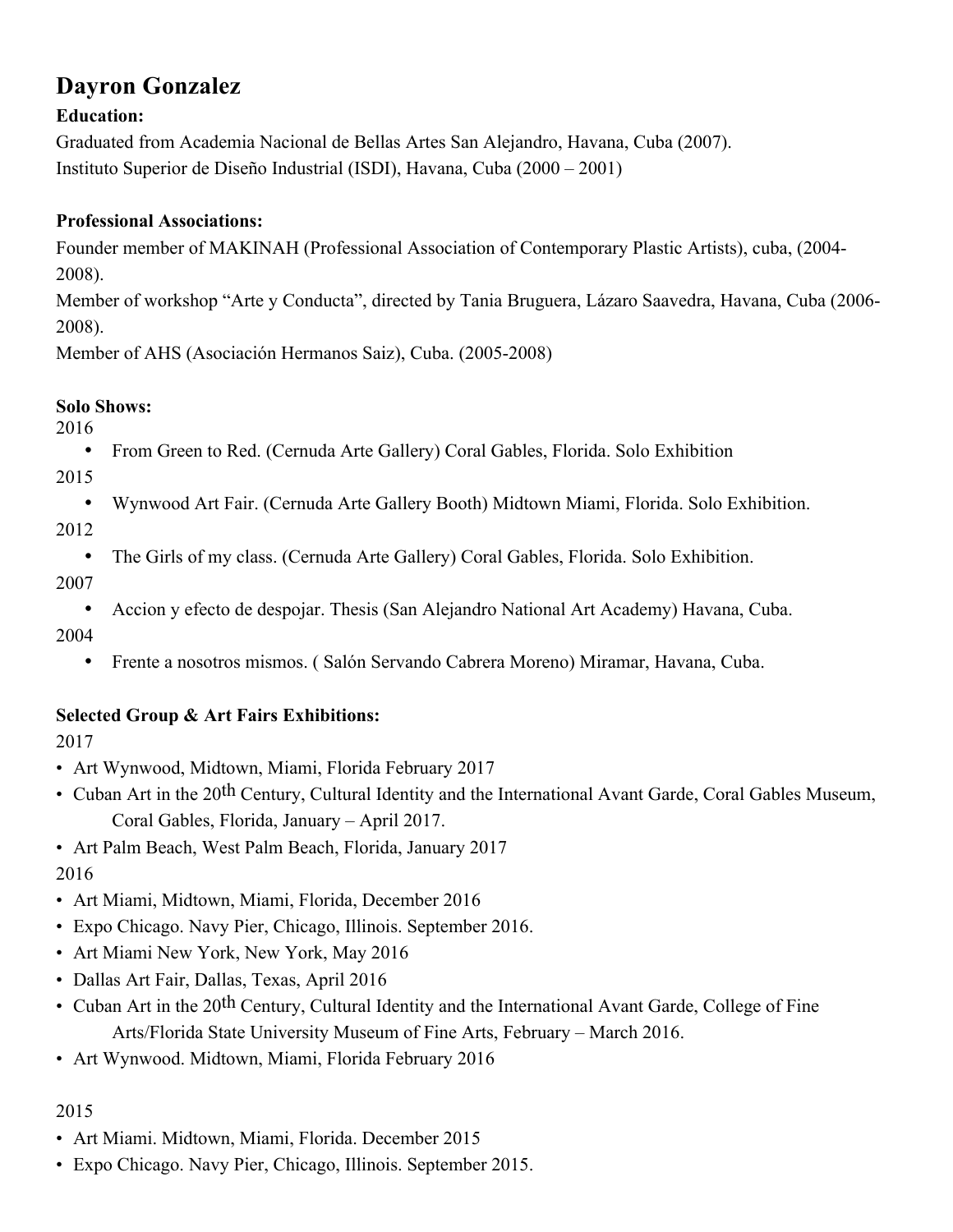- Art Miami New York, New York, May 2015
- Important Cuban Art Works/ Volumen 12 (Cernuda arte Gallery) Coral Gables, Florida
- Art Wynwood. Midtown, Miami, Florida February 2015
- 2014
- Important Cuban Art Works/ Volumen 11 (Cernuda Arte Gallery) Coral Gables, Florida.
- Artworks For The Season (Cernuda Arte Gallery) Coral Gables, Florida.
- Group Show of Modern & Contemporary Art (Cernuda Arte Gallery) Coral Gables, Florida.
- Art Miami. Midtown, Miami, Florida. December 2014.
- Expo Chicago. Navy Pier, Chicago, Illinois. September 2014.
- Dallas Art Fair. Dallas, Texas. April 2014.
- Art Wynwood. Midtown, Miami, Florida February 2014.

2013

- Cuban contemporary art (Coral Gables Art Museum) Florida
- Cuban Connection (Armory Art Center) Palm Beach, Florida
- Contemporary Cuban Art (Cernuda Arte Gallery) Coral Gables, Florida.
- Art Miami. Midtown, Miami, Florida. December 2013
- Expo Chicago. Navy Pier, Chicago, Illinois. September 2013
- Houston Art Fair. Houston, Texas. September 2013
- Art Wynwood. Midtown, Miami, Florida February 2013.
- LA Art Show. Los Angeles, California. January, 2013 2012
- A Spring Art Exhibition (Cernuda Arte Gallery) Coral Gables, Florida
- A Group Show of Thirsty-Five Artists (Cernuda Arte Gallery) Coral Gables, Florida
- Important Cuban Art Works/ Volumen 10 (Cernuda arte Gallery) Coral Gables, Florida
- Art Miami. Midtown, Miami, Florida. December 2012
- Expo Chicago. Navy Pier, Chicago, Illinois. September 2012
- Houston Art Fair. Houston, Texas. September 2012
- Dallas Art Fair. Dallas, Texas. April 2012.
- Art Wynwood. Midtown, Miami, Florida February 2012.
- MIA. Downtown Miami, Florida. January 2012.

2011

- Art Miami. Midtown, Miami, Florida. December 2011.
- Houston Art Fair. Houston, Texas. September 2011.
- Art Chicago. Chicago, Illinois. April- May, 2011. 2009
- Genesis. (Art dimension, Contemporary Art Gallery) Wynwood, Miami. Florida. 2007
- ORIGAMI. Collective presentation of workshop "Arte y Conducta" directed by Tania Bruguera.( Centro de Desarrollo de las Artes Visuales), Havana, Cuba.
- Bunker. (Galería Fayad Jamis), Alamar, Havana, Cuba. 2006
- La Huella Multiple. V Edition X Aniversario. Futuro ( Convento de San Francisco de Asis) Havana, Cuba.